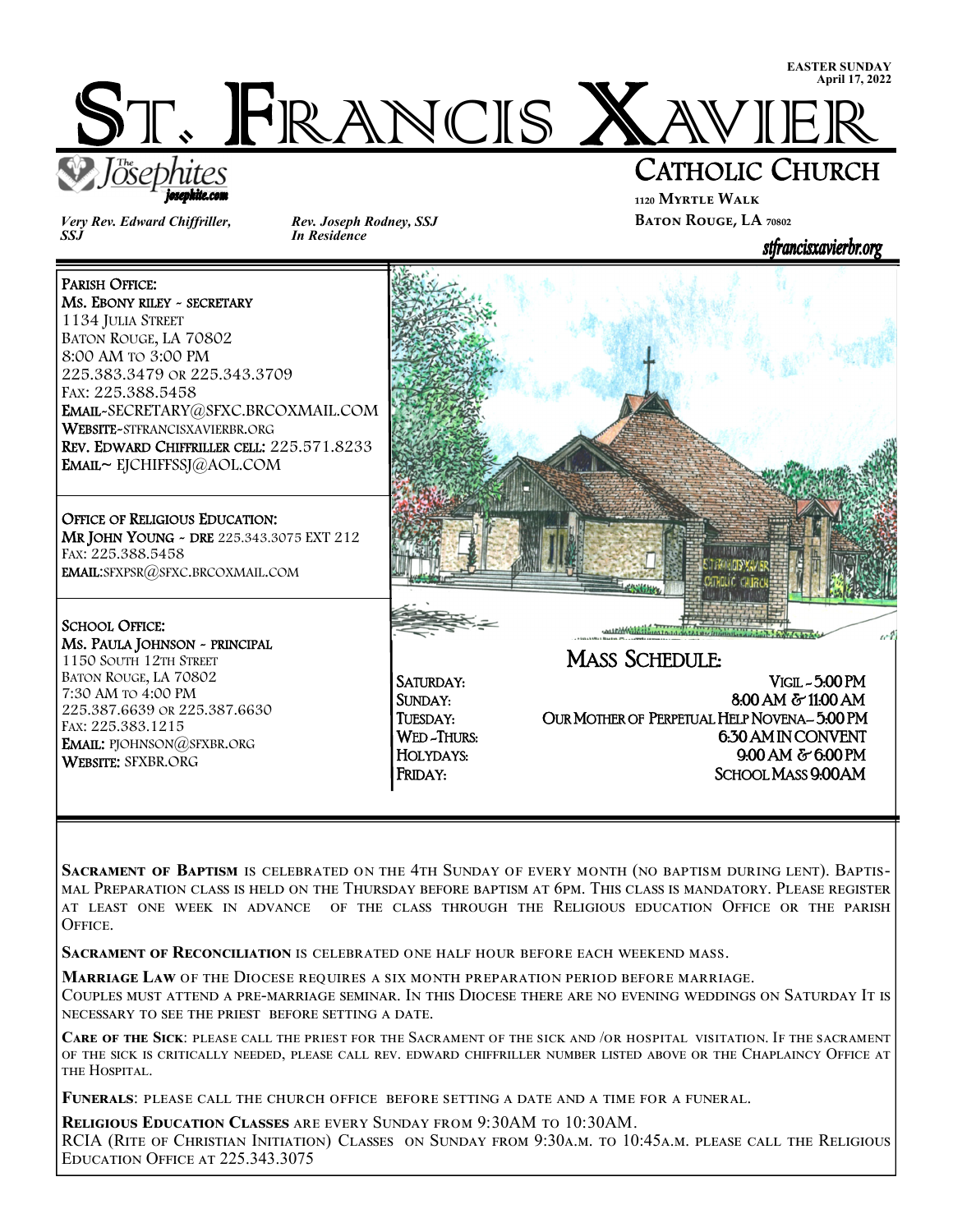### **Welcome to St. Francis Xavier Catholic Church, Baton Rouge, LA**

**Welcome:** You enter this Church not as a stranger, but as a guest of God. He is your heavenly Father. Come, then, with joy in your heart and thanks on your lips into His presence, offering Him your love and service. Be grateful to the strong and loyal ones who, in the name of Jesus Christ, built this place of worship, and to all who have beautified it and hallowed it with their prayers and praise. Ask His blessing on those who love His house of faith as the inspiration of their labor, rejoicing in the power of the Holy Spirit, and may that blessing rest on you, both on your going out and your coming in.

#### **PSR News**

#### **April 2022**

#### **16 Holy Saturday - Easter Vigil**

- **17 Happy Easter He is Risen Alleluia, Alleluia** No Class
- $24$  Class  $2<sup>nd</sup>$  Sunday of Easter

#### **The Easter Vigil**

The Roman Missal **states**: " Of this night's Vigil, which is the greatest and the most noble of all solemnities, there is to be only one celebration in each church. It is arranged, moreover, in such a way that after the Lucernarium (the evening service of light) and the "Exsultet" (the act of exaulting; the state of being exaulted}, The Easter Proclamation (which constitutes the first part of this Vigil), the Holy Church meditates on the wonders the Lord God has done for his people from the beginning, trusting in his word and promise (the second part, that is, the Liturgy of the Word) until, as day approaches, with new members reborn in Baptism (the third part), the Church is called to the table the Lord has prepared for his people, the memorial of his Death and Resurrection until he comes again (the fourth part)."

#### **Easter Sunday**

*On this greatest day of the year, all fasting and somber thoughts are banished. As St. John Chrysostom announces in this famous Easter sermon, all are invited to the feast: "Let all then enter the joy of Our Lord! Both the first and the last, and those who come after, enjoy your reward! Rich and poor, dance with one another, sober and slothful, celebrate the day. Those who have kept the fast and those who have not, rejoice today, for the table is richly spread. Fare royally upon it-the calf is a fatted one. Let no one go away hungry. All of you, enjoy the banquet of faith! All enjoy the riches of His goodness. Let no one cry over his poverty, for the universal Kingdom has appeared! Let no one mourn that he has fallen again and again, for forgiveness has risen from the grave. Let none fear death, for the death of our Savior has set us free. He has destroyed it by enduring it. He spoiled the power of hell when he descended thereto. Isaiah foretold this when he cried, 'Death has been frustrated in meeting him below!' It is frustrated, for it is destroyed. It is frustrated, for it is annihilated. It is frustrated, for now it is made captive. For it grabbed a body and discovered God. It took earth and behold! It encountered Heaven. It took what was visible, and was overcome by what was invisible. O Death, where is your sting? O Death, where is your victory? Christ is risen, and the demons are cast down. Christ is risen, and life is set free. Christ is risen, and the tomb is emptied of the dead. For Christ, having risen from the dead, is become the first-fruits for those who sleep.* 

*to Him be glory and power forever and ever!* 

#### **SFX CENTENNIAL COOKBOOKS MAKES A GREAT GIFT FOR ONLY \$20.00**

#### **PRAY FOR US**

Richard Camble, Jr. Frazier Jordan Elizabeth Whitfield Zelda Bates Elaine Johnson Linda Gills-Beshears Mary Johnson

Gwen Carriere John Paul Moore Loraine Perry Martha Proctor Maria Rice Whitney Robiho Betty Dupas

Catherine Murray Joyce Decuir Cenia Richard John Ristic Betty Camble Elouise Noel Cora Scott-Green

#### **Mass Intentions for April 15 - 19, 2022**

| Friday          |                 | Andre & Eric                                                                      |
|-----------------|-----------------|-----------------------------------------------------------------------------------|
| <b>Saturday</b> | 5 <sub>pm</sub> | By: Fish Fry Committee<br>Parents & Ancestors of Souls in purgatory<br>By: Van Do |
| Sunday          | 8am             | <b>People of the Parish</b>                                                       |
|                 | 11am            | Lionel CalvinThymes, Sr. & Jr.<br>By: Family                                      |
| Tuesday         | 5pm             | <b>Charles Williams</b><br>By: Mary & Ingrid                                      |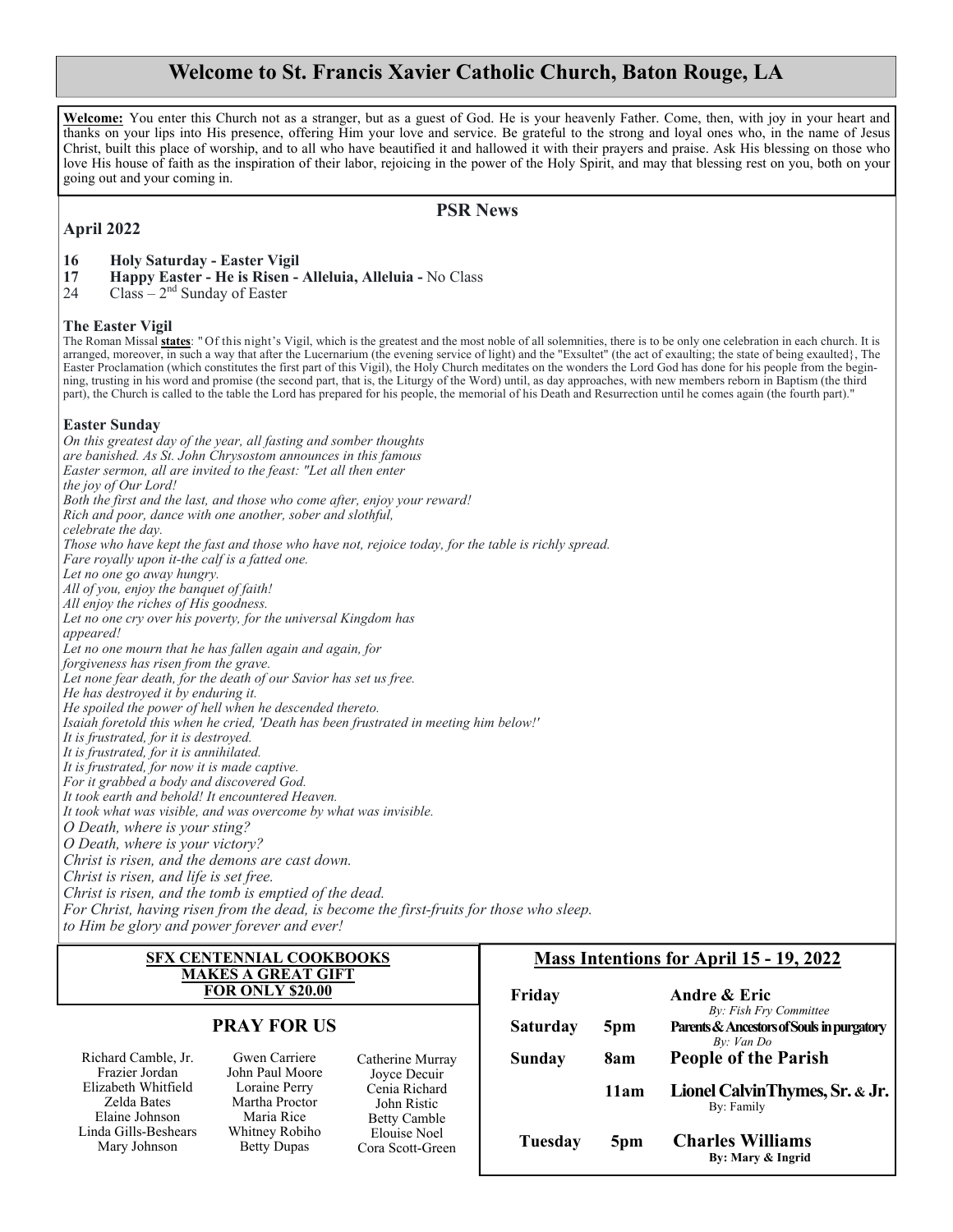## **EASTER SUNDAY April 17, 2022**



Through trials and tribulations, by God's grace, we triumph!



Scholarship is established to provide financial support of \$5,000 to a graduating high school senior and/or first year college student who will attend Southern University and A&M College, Baton Rouge or Grambling State University in the Fall of 2022. The student should have a 3.0 GPA and be a parishioner of St. Francis Xavier Catholic Church or Mt. Zion First Baptist

Both Paul and Norma believed in the value of education, given their experiences growing up in a segregated society. They both worked tirelessly to bring together people of all races, faiths, and backgrounds to improve their community, the State of Louisiana and our country through their active engagement in many organizations including their church homes. They often recruited students to attend both Southern University and A&M College and Grambling State University, so it is fitting that their daughters, Paula Duell Northern and Stephanie Duell honor them through this Memo-

To apply, students should submit a resume and personal statement on their future aspirations in 250 words or less to DuellMemorialScholar-

Church.

rial Scholarship Fund.

ship@gmail.com by April 30, 2022.

Copyright © J. S. Paluch Co.

**Join us for the Adoration of the Most Blessed Sacrament** *When: Every Saturday from 3:30 - 4:30pm Where: St. Francis Xavier Catholic Church 1120 Myrtle Street*